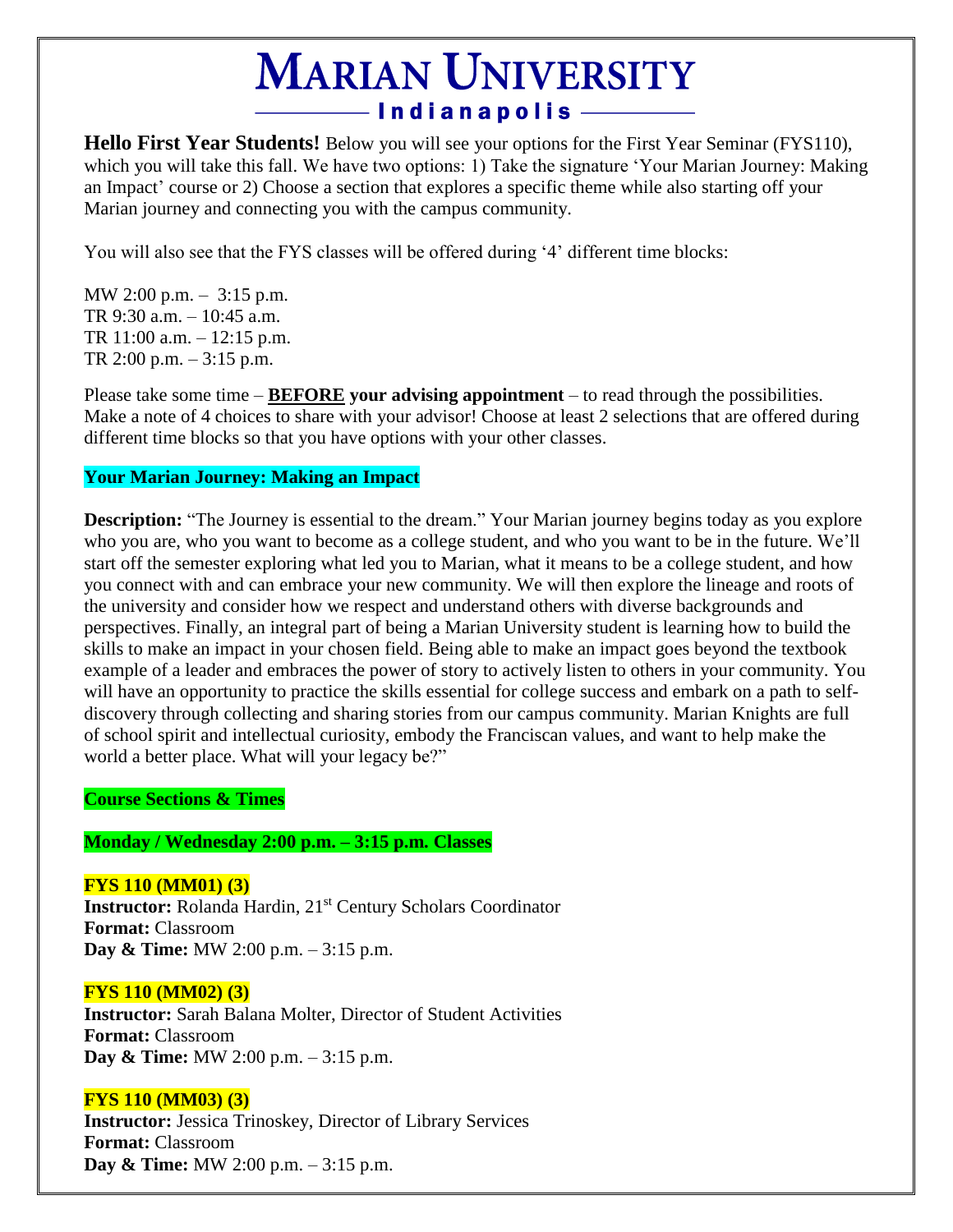## **Tuesday / Thursday 9:30 a.m. – 10:45 a.m. Classes**

**FYS 110 (MM07) (3) Instructor:** Tyler Paul, Director of First Year Experience **Format:** Classroom **Day & Time:** TR 9:30 a.m. – 10:45 a.m.

#### **FYS 110 (MM08) (3)**

**Instructor:** Dave Hammons, Assistant Director of Career Development, Exchange **Format:** Classroom **Day & Time:** TR 9:30 a.m. – 10:45 a.m.

#### **FYS 110 (MM09) (3)**

**Instructor:** Melissa Gaviola, Director of Nursing Student Success, Leighton School of Nursing **Format:** Classroom **Day & Time:** TR 9:30 a.m. – 10:45 a.m.

## **Tuesday / Thursday 11:00 a.m. – 12:15 p.m. Classes**

## **FYS 110 (MM012) (3)**

**Instructor:** Karen Candlish, Dean of Students, Dean of Students, Division of Student Success and Engagement **Format:** Classroom **Day & Time:** TR 11:00 a.m. – 12:15 p.m.

#### **FYS 110 (MM13) (3)**

**Instructor:** Kayln Rudow, Executive Director of 21<sup>st</sup> Century Scholars and Inclusive Leadership **Format:** Classroom **Day & Time:** TR 11:00 – 12:15 p.m.

#### **FYS 110 (MM14) (3):**

**Instructor:** Sarah McEwan, Adjunct Instructor, M.S.W, L.S.W **Format:** Classroom **Day & Time:** TR 11:00 p.m. – 12:15 p.m.

**Tuesday / Thursday 2:00 p.m. – 3:15 p.m. Classes**

#### **FYS 110 (MM18) (3)**

**Instructor:** Michelle Meer, Director of Social Work, Assistant Professor of Social Work **Format:** Classroom **Day & Time:** TR 2:00 p.m. – 3:15 p.m.

#### **FYS 110 (MM19) (3)**

**Instructor:** Mandie Greiwe, Director Personalized Learning Center **Format:** Classroom **Day & Time:** TR 2:00 p.m. – 3:15 p.m.

#### **FYS 110 (MM20) (3)**

**Instructor:** Matt Walsh, Assistant Professor of Social Work **Format:** Classroom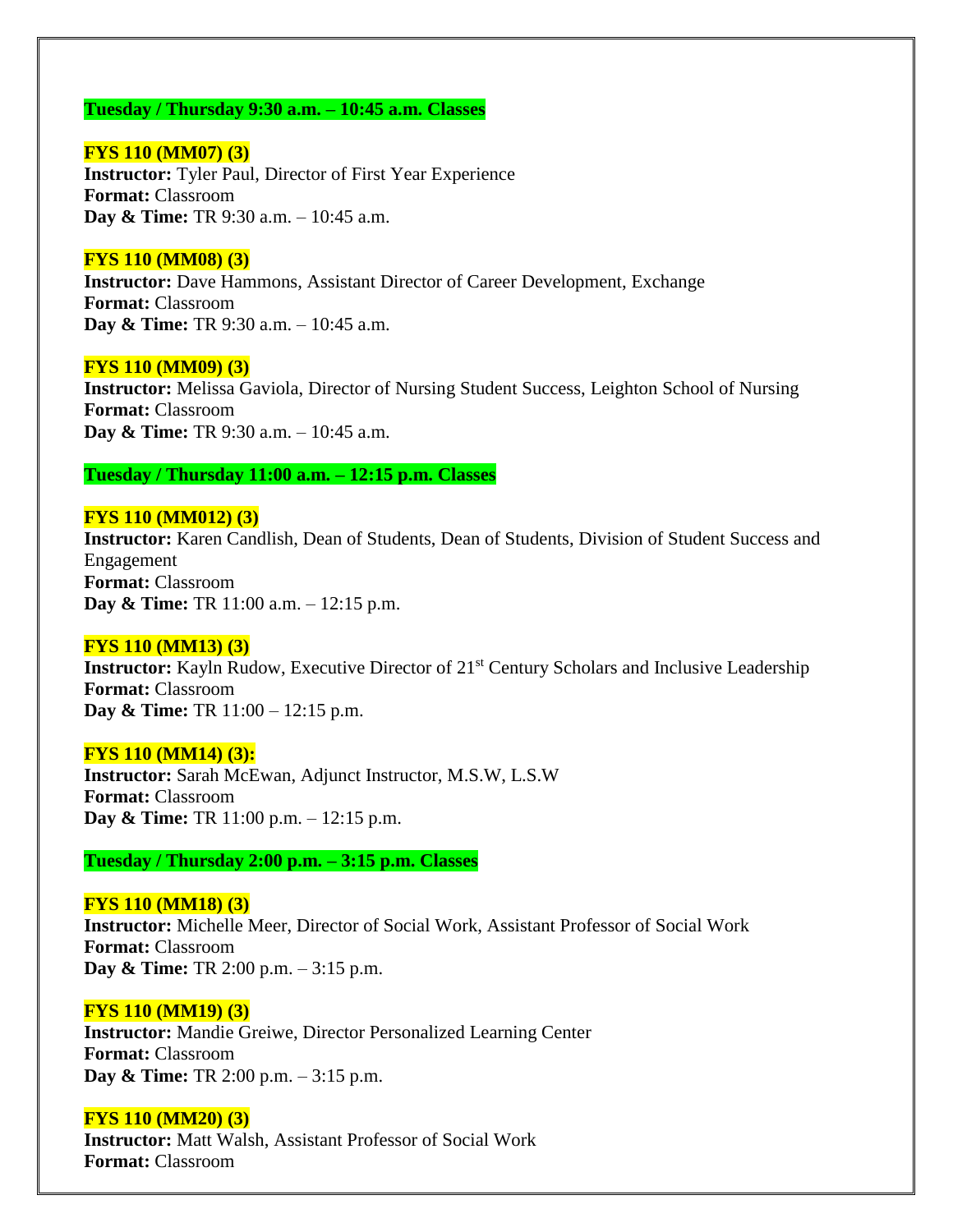**Day & Time:** TR 2:00 p.m. – 3:15 p.m.

## **FYS 110 MM21 (3)**

**Instructor:** TR 2:00 p.m. – 3:15 p.m. **Format:** Michael Slavkin, Director of Master's of Counseling Program, Department of Psychological Science and Counseling **Day & Time:** TR 2:00 p.m. – 3:15 p.m.

## **Online**

## **FYS 110 MM25 (3)**

**Instructor:** Crystal Sullivan, Adjunct, Ph.D., Writing Lab Instructor **Format:** Online **Day & Time:** Not Applicable; Asynchronous

**Themed FYS Sections**

**Monday / Wednesday 2:00 p.m. – 3:15 p.m. Classes**

## **FYS 110 (MM4) (3): Your Marian Journey: Going Green**

**Instructor:** Holly Gastineau-Grimes, Director of FYS, Assistant Professor of Global Policy & Politics **Format:** Classroom **Day & Time:** MW 2:00 p.m. – 3:15 p.m.

**Description:** "We must never forget that the natural environment is a collective good...and the responsibility of everyone." We'll embrace this guiding idea to explore green practices and technologies as we also explore who you are, who you want to become as a college student, and who you want to be in the future. To ground your journey as a Marian Knight, we will explore the lineage and roots of the university and consider how we respect and understand others with diverse backgrounds and perspectives. As we 'go green' with your journey, we will celebrate the special connection of the university with the natural world and embrace the power of story to look at examples of leading figures, teams, and innovative policies striving to combat pollution.

## **FYS 110 (MM05) (3): "Spinning Straw into Gold: Finding Ourselves in the World of Myth and Story"**

**Instructor:** Norm Minnick, Adjunct Instructor **Format:** Classroom **Day & Time:** MW 2:00 p.m. – 3:15 p.m.

**Description:** Who am I? Why am I here? Where am I going? In this course, we will grapple with questions fundamental to our development and growth as human beings in an ongoing quest for Truth and Beauty through art and literature from around the world, both ancient and new.

# **FYS 110 (MM06) (3): Future Shock: Visions, Fears & Enthusiasms About What's Next**

**Instructor:** James Johnston, Adjunct Instructor **Format:** Classroom **Day & Time:** WF 2:00 p.m. – 3:15 p.m.

**Description:** What will the course of our lives be? Can we know what will happen to us? How much of our future is actually under our control? Predicting the future has a long heritage, including the development of astrology in the ancient Middle East, oracles, auguries, prophecies, Christian millennial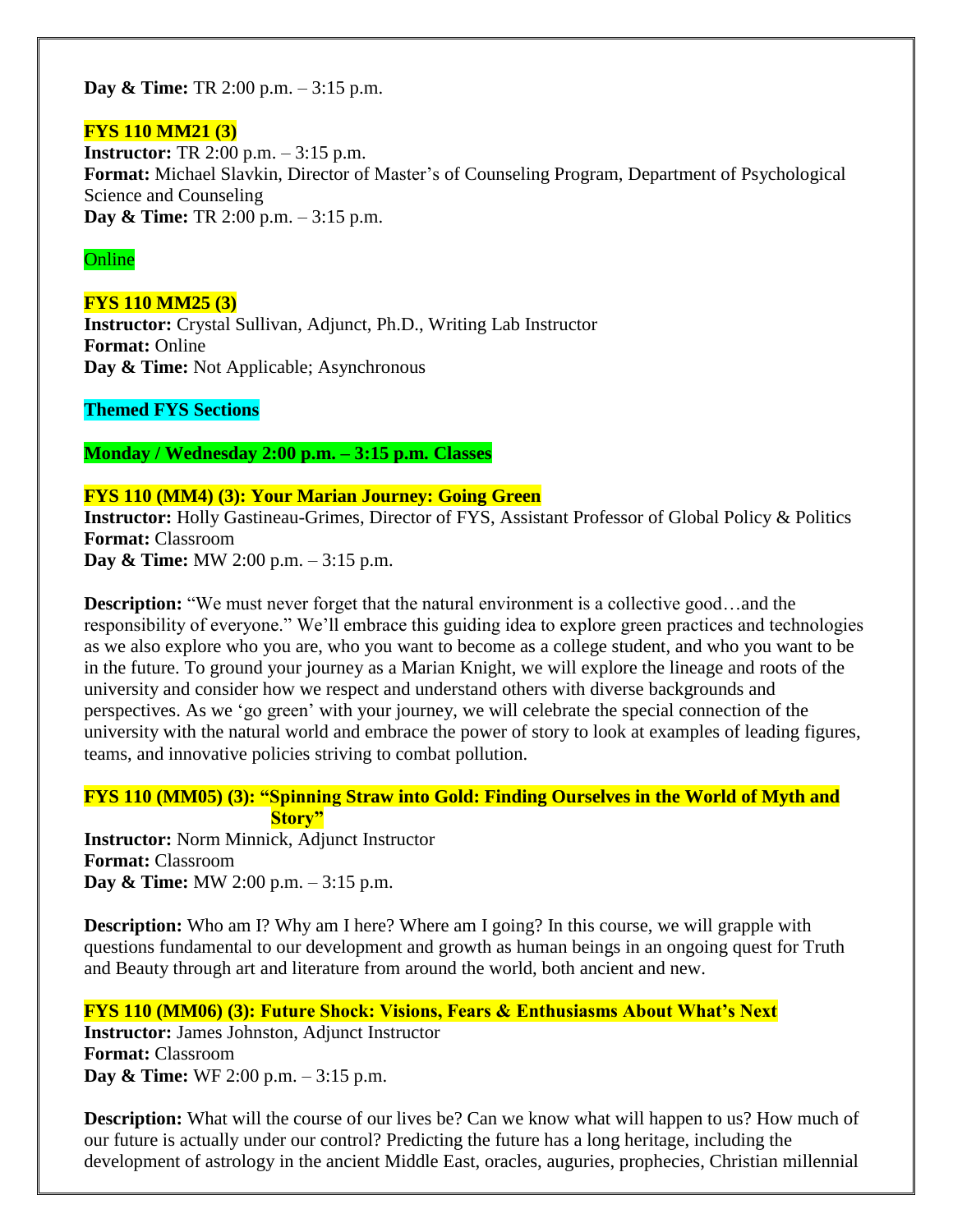concerns (leading up to both 1,000 and 2,000 CE), and many other methodologies. More recently, visions of the future, both utopian and dystopian, fictional and non-fictional have included references to developments in science and technology. Taking its cue from Alvin Toffler's 1970 bestseller, this section of FYS will review and reflect on a selection of these visions for the future and compare their macroscopic expectations with student's reflections and assumptions about their own personal futures. Optimism about the future also has a particularly American flavor, long promoted as a country where one can build a better future and showcased in this year's FYS common reader Spare Parts. Future expectations can also be confounded by nature, as the recent CoVid pandemic demonstrates, showing that even though prescient individuals have warned that such event might happen, the lived reality still caught many people by surprise.

**Tuesday / Thursday 9:30 a.m. – 10:45 a.m. Classes**

## **FYS 110 (MM10) (3): Finding Yourself in the Science**

**Instructor:** Christopher Nicholson, Assistant Dean School of Science and Mathematics, Chair of Chemistry and Physical Sciences, Assistant Professor of Chemistry **Format:** Classroom **Day & Time:** TR 9:30 a.m. – 10:45 a.m.

**Description:** Whether you are a STEM major or not, science can seem daunting because most science courses and books don't place you at the center of the science. Both the history and the present of STEM are rich with people from all backgrounds making amazing discoveries and changing the world for the better (in most cases). This course will focus on finding examples of scientists, mathematicians and engineers from diverse backgrounds and exploring their contributions to STEM and Society. We will discuss the backgrounds of the characters in the FYS common reader, Spare Parts, while also looking at examples from the worlds of medicine, chemistry, biology and computer science. Come find yourself in the past, present and future of science!

# **FYS 110 (MM11) (3): Going Beyond, Plus Ultra! In your Marian Journey**

**Instructor:** Sarah McEwan, Adjunct Instructor, M.S.W, L.S.W **Format:** Classroom **Day & Time:** TR 9:30 a.m. – 10:45 a.m.

**Description:** Explore your Origin Story as you engage in critical thinking around Anime. This course will explore the historical, cultural, and contemporary use of Manga, Graphic Novels, and Anime by reading, watching, and analyzing the art forms they represent. You will learn to incorporate these themes into your Marian Journey, creating your own Anime Character. In this class, we will Go Beyond, Plus Ultra!

# **FYS 110 (MM23) (3): Forthcoming**

**Instructor:** Matthew Furber, Assistant Professor of Art and Design, Graphic Design **Format:** Classroom **Day & Time:** TR 9:30 a.m. – 10:45 a.m.

**Description:** Forthcoming

**Tuesday / Thursday 11:00 a.m. – 12:15 p.m. Classes**

# **FYS 110 (MM15) (3): Forthcoming**

**Instructor:** Sarah Vitaniemi, Graduate Learning Support Specialist Kaylee Hofmeister, Graduate Learning Support Specialist